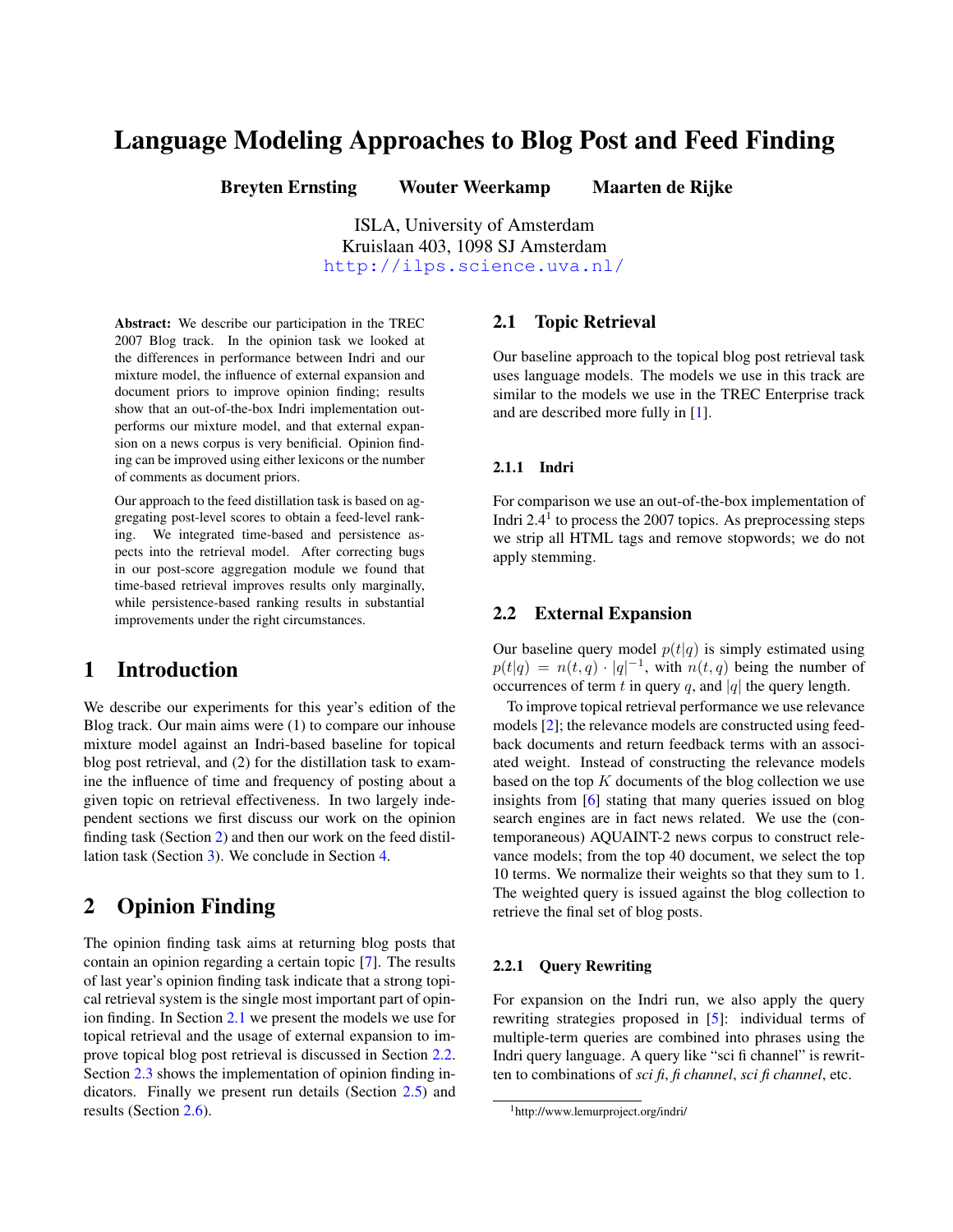### <span id="page-1-0"></span>2.3 Document Priors

On top of our topical retrieval method, we implement opinion finding methods using query independent document priors  $(p(d))$ . We believe blog posts have a degree of opinionatedness regardless of the topic; besides, this approach does not have a negative impact on the speed of the retrieval system.

The main issue, then, is how to estimate the document priors. We compare two document priors for opinionatedness: (1) a lexical approach and (2) a comment-based approach. The lexical approach uses a list of opinionated words from the OpinionFinder system. $2$  From this list we extract only the strong positive and strong negative words. The docu-ment prior is then estimated as given in Eq. [1:](#page-1-3)

<span id="page-1-3"></span>(1) 
$$
p(d) = \sum_{i=1}^{w} c(w_i, d) \cdot |d|^{-1},
$$

where w is the list of opinionated words and  $c(w_i, d)$  is the count of opinion word i in document d and  $|d|$  is the document length in words.

Our second, comment-based approach is based on the intuition that opinionated blog posts are more likely to attract discussion. When a post contains an explicit point of view on a topic, readers are more likely to comment (either by agreeing or by expressing their own opinion on the topic). Using this idea, we estimate document priors as follows:

$$
(2) \t\t p(d) = \log(N_{comments,d}),
$$

where  $N_{comments,d}$  is the number of comments in document d.

#### <span id="page-1-6"></span>2.4 Polarity

New in this year's opinion task is the polarity subtask: given an opinionated post we need to identify whether it is either negative, positive or neutral. To address this task we experiment with two approaches. The first approach continues on the opinionated words list of the previous section. We use the two opinionated lists separately (positive and negative words) and use Eq. [3](#page-1-4) to estimate the polarity of each post:

<span id="page-1-4"></span>(3) 
$$
pol(d) = \begin{cases} positive & \text{if } r(d) > 0.01\\ negative & \text{if } r(d) < -0.01\\neutral & \text{otherwise,} \end{cases}
$$

where  $r(d)$  is defined as

(4) 
$$
r(d) = (\sum_{i=1}^{n} c(n_i, d) - \sum_{i=1}^{p} c(p_i, d)) \cdot |d|^{-1}
$$
,

in which  $n$  is the list of negative words,  $p$  the list of positive words,  $c(n_i, d)$  the number of times word  $n_i$  occurs in document  $d$  and  $|d|$  the document length in words.

For our second approach we look at expressions of opinion other than words. The idea is that posts containing more expressive language tend to be more negative about the topic discussed in that post. To estimate this negativity, we use the following indicators: exclamation marks, question marks, ellipsis (...), and all caps strings of more than 3 characters. The ratio of these indicators is calculated for each blog post using Eq. [5,](#page-1-5) where  $c(i, d)$  is the total number of occurrences of the above indicators in document d and  $|d|$  is the docu-ment length in words. Polarity is estimated according Eq. [6:](#page-1-5)

(5) 
$$
r(d) = c(i, d) \cdot |d|^{-1}
$$

<span id="page-1-5"></span>(6) 
$$
pol(d) = \begin{cases} positive & \text{if } r(d) < 0.1\\ negative & \text{if } r(d) \ge 0.1 \end{cases}
$$

#### <span id="page-1-1"></span>2.5 Runs

For the runs using the mixture model we use the 2006 topics and assessments to estimate the best mixture weights. Results show that only the title component has a positive influence on retrieval performance and the best mixture is estimated to be 0.15 title, 0.60 body text and 0.25 background.

- (A) **uams07indbl** the baseline run uses an out-of-thebox Indri implementation.
- (B) **uams07topic** the topic run also uses Indri out-of-thebox; queries are first rewritten and then expanded using the external corpus (as described in Section [2.2\)](#page-0-2).
- (C) **uams07mmbl** the baseline mixture model run: the best mixture as tested on the 2006 data without additional features.
- (D) **uams07mmq** identical to the previous run; instead of the baseline query model relevance models are used based on feedback on a news corpus.
- (E) **uams07mmqcom** identical to the previous run; to identify opinionated posts document priors based on the number of comments are included as discussed in Section [2.3](#page-1-0)
- (F) **uams07mmqop** identical to run uams07mmq; document priors based on the ratio of opinionated words (Section [2.3\)](#page-1-0) are used to estimate opinionatedness.
- (G) **polarity** runs uams07topic, uams07mmbl and uams07mmqop use the opinionated words ratio as polarity indicator. Runs uams07mmq and uams07mmqcom use the punctuation-based polarity identifier (see Section [2.4\)](#page-1-6).

### <span id="page-1-2"></span>2.6 Results

We look at the performance of our runs on topical retrieval, opinion retrieval and polarity identification. Table [1](#page-2-1) shows the MAP and p@10 scores for all runs on the retrieval tasks and the R-accuracy<sup>3</sup> on the polarity identification  $[4]$ .

<sup>2</sup>URL: <http://www.cs.pitt.edu/mpqa/>

<sup>&</sup>lt;sup>3</sup>The R-accuracy is the fraction of retrieved documents above rank  $R$ that are classified correctly, where  $R$  is the number of opinion-containing documents for that topic.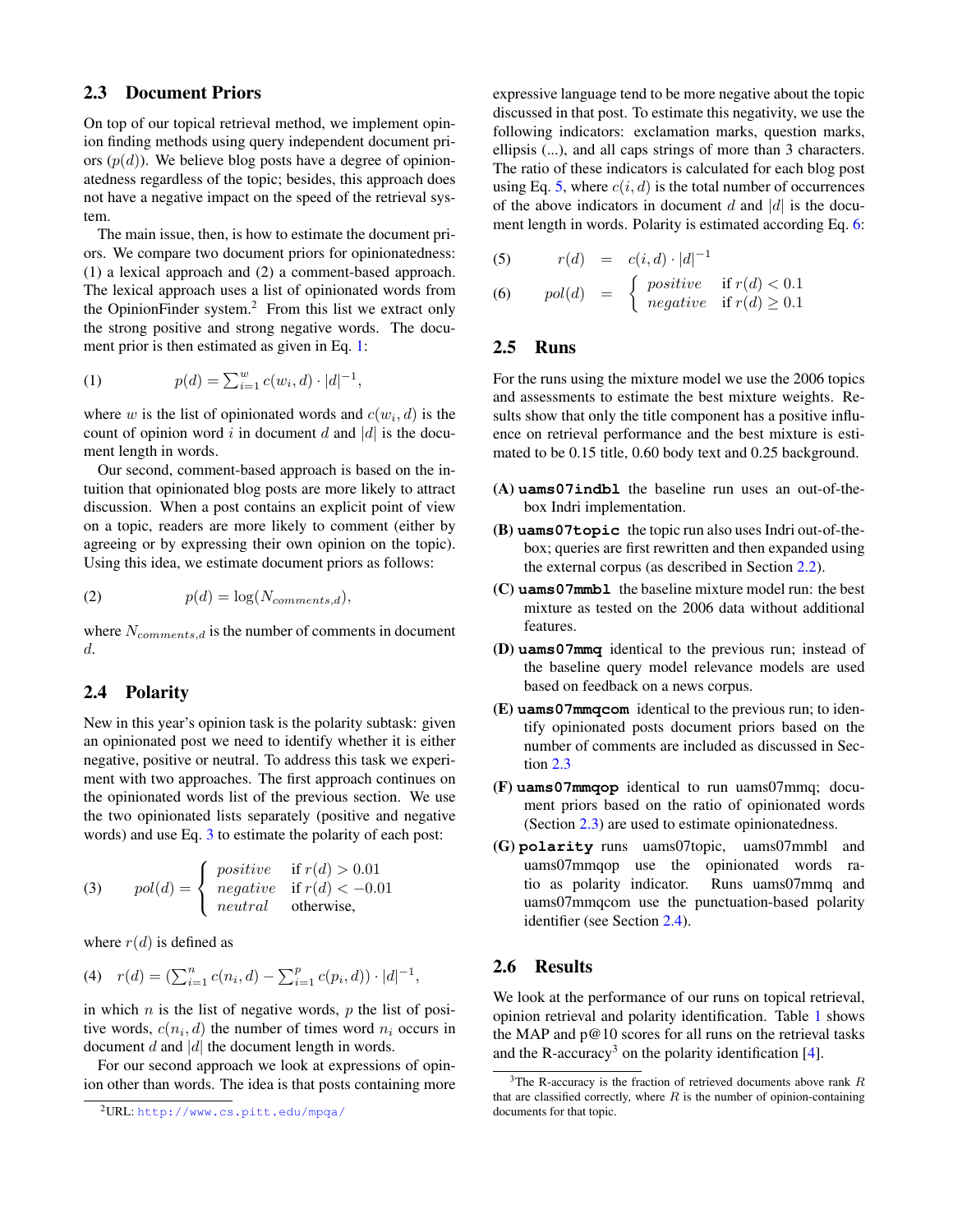<span id="page-2-1"></span>Table 1: Blog post retrieval results

|              |               | topic      | opinion       | polarity |
|--------------|---------------|------------|---------------|----------|
| run id       |               | MAP $p@10$ | MAP $p@10$    | R-acc.   |
| $\mathsf{A}$ | 0.4342 0.6800 |            | 0.3281 0.4920 |          |
| C            | 0.3105 0.6060 |            | 0.2123 0.3840 | 0.1284   |
| B            | 0.4741 0.7620 |            | 0.3453 0.5620 | 0.1827   |
| D            | 0.1898 0.4500 |            | 0.1273 0.2520 | 0.0711   |
| F            | 0.1865 0.4720 |            | 0.1459 0.3200 | 0.0840   |
| E            | 0.1834 0.4620 |            | 0.1302 0.2900 | 0.0677   |

From Table [1](#page-2-1) it is clear that run B (uams07topic, Indri with external expansion) performs best on all tasks.

Surprisingly, the mixture model runs with external expansion perform significantly worse than the baseline run, even though we see an improvement of external expansion on the Indri runs; it appears that the external expansion is not performed correctly, leading to expanded queries that miss original query terms. Topic 902 (*lactose gas*) provides an example: the expanded query contains the terms gas, contamination, water, underground, solution, tce, eaten, whey, study, atoms, but the original query term lactose is missing. The performance decreases dramatically from 0.4127 in the baseline run to 0.003 in the expanded runs. This error occurs in about half of the topics, making the final run scores (both on MAP and precision) much lower. An example of a topic that is expanded correctly, is topic 947 (*sasha cohen*). It achieves an AP score of 0.2897 in the baseline run, which increases to 0.6371 in the expanded runs. Similar effects are noticeable in other correctly expanded queries.

Both the lexicon and comment-based approach have a positive influence on opinion retrieval, with the lexicon approach outperforming the comment-based approach. Finally, polarity detection based on the difference between positive word ratio and negative word ratio performs only slightly better than the punctuation approach, even though the latter distinguishes only positive and negative posts and ignores neutral posts.

## <span id="page-2-0"></span>3 Feed distillation

The feed distillation task is a new task and it aims at finding feeds that are devoted to a given topic. The general idea is that a user can be presented with a suggested list of feeds that are worth reading, given the topic. Although the task is new, it resembles the Expert Search task in the Enterprise track, and the Topic Distillation task in the Web track.

Below, we present the models we used for topic distillation, and for incorporating aspects of time and persistence in the retrieval model, to improve the accuracy of our feed distillation method.

### <span id="page-2-2"></span>3.1 Topic retrieval

The method we use to address topic retrieval for the feed distillation task is based on ranking individual posts contained in the feed; it is akin to the method in Section [2.1](#page-0-1) (Eq. 1–5). However,  $p(t|\theta_d)$  is estimated simply as follows:

(7) 
$$
p(t|\theta_d) = p(t|d),
$$

where  $p(t)$  is the maximum likelihood-estimate of the term t in the document collection.

#### <span id="page-2-4"></span>3.2 Time-based Reweighing

To improve the accuracy of our topical retrieval system, we incorporate query independent document priors which are based on the creation date of the documents. More recent documents are assumed to better reflect the current interests of a feed (blogger), and that these should therefore rank higher. We model this intuition using a time-based language model [\[3\]](#page-4-6):

(8) 
$$
p(d|q) \propto p(q|d)p(d|T_d),
$$

where  $p(d|T_d)$  is a time-based prior in the model. Since we are interest in *recency* and not a specific *event*, we use an exponential distribution to calculate the priors. This distribution is defined as follows:

$$
(9) \t p(d|T_d) = P(T_d) = \lambda e^{-\lambda(T_C - T_d)}
$$

The optimal value of the parameter  $\lambda$  is determined in training experiments.  $T_C$  and  $T_d$  are measured in days;  $T_C$  signifies the most recent date of the documents in the collection, and  $T_d$  refers to the document being considered.

Using time-based document priors only works when using blog posts as the unit of retrieval. In order to derive a ranked list of feeds (as required) from a ranked list of blog posts, we take the score of the highest ranked  $n$  blog posts of a feed as follows:

<span id="page-2-3"></span>(10) 
$$
score(bl|q) = \sum_{r=1}^{r=n} \sum_{d} R(r,d) \cdot p(d|q) \cdot n^{-1},
$$

where bl is a feed, and d ranges over blog posts in bl.  $R(r, d)$ is equal to 1 if the rank of document  $d$  is equal to  $r$ , 0 otherwise.

#### <span id="page-2-5"></span>3.3 Persistence-based Reweighing

Another way to improve the accuracy of our retrieval system is to consider the frequency of on-topic blog posts for feeds. We assume that the number of matching blog posts is proportional to the interest of a blogger in the topic. Consequently, we can derive a ranking of feeds according to the frequency of blog posts matching the topic in question. However, this ignores the fact that some feeds may contain a disproportionate number of blog posts, in comparison to other feeds.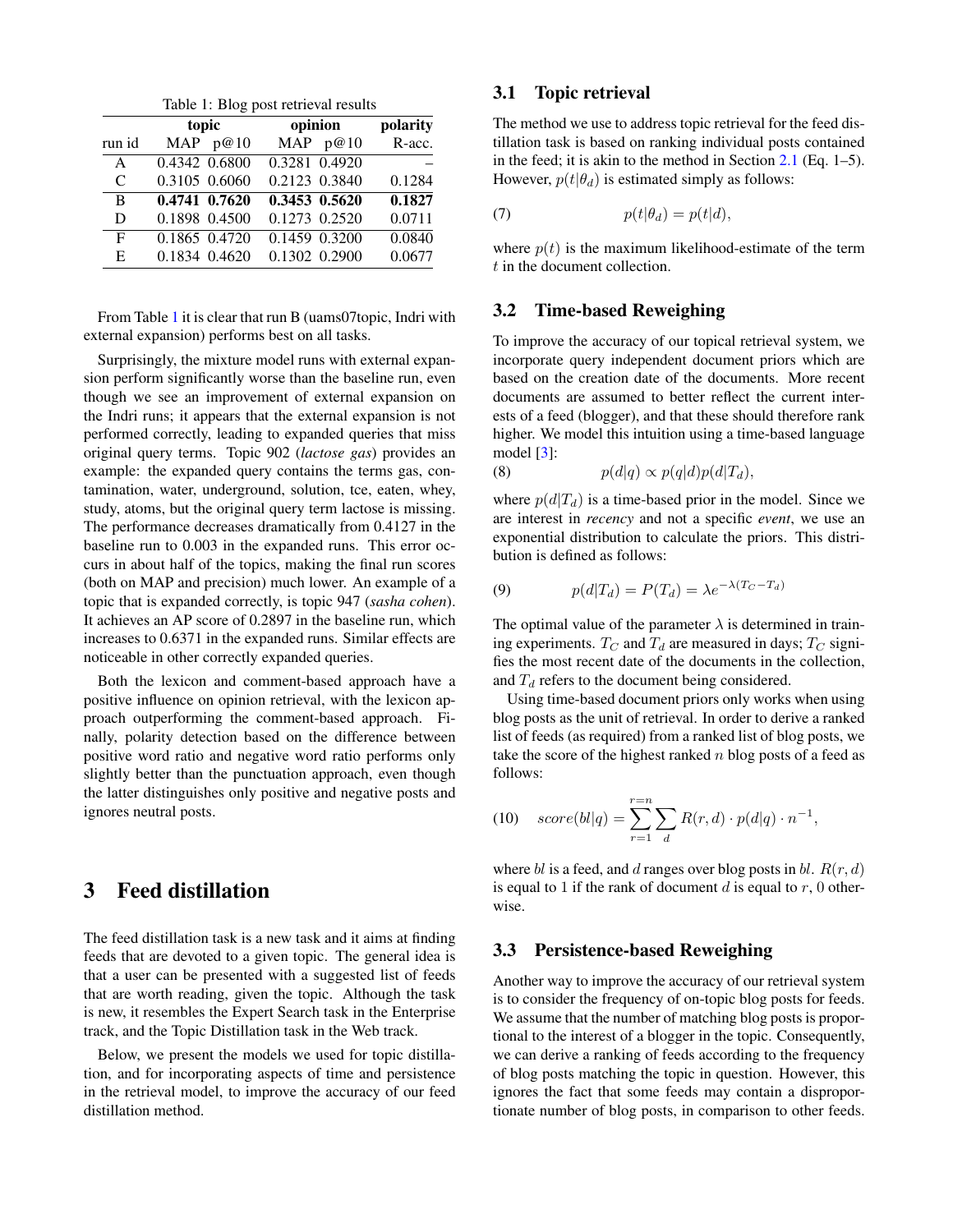<span id="page-3-1"></span>Table 2: Feed distillation results

| run id       | <b>MAP</b> | p@10   | p@30   |
|--------------|------------|--------|--------|
| uams07bdtop  | 0.1589     | 0.3111 | 0.2141 |
| uams07bdtblm | 0.1605     | 0.3067 | 0.2156 |
| uams07bdfreq | 0.1248     | 0.2467 | 0.2170 |

We therefore consider the number of on-topic blog posts in the feed versus the number of blog posts, either matching the topic or not, to score the feeds.

We incorporate this "persistence score" in our retrieval model using a linear combination of both the topic-based score and the persistence score. The topic-based score per blog post is calculated as detailed in Section [3.1](#page-2-2) and the score per feed is calculated similar to Eq. [10](#page-2-3) (i.e., we take the highest scoring blog post per feed). This leads to:

$$
(11) \qquad p(bl|q) = \lambda \cdot p_c(bl|q) + (1 - \lambda) \cdot p_f(bl|q),
$$

where  $p_c(bl|q)$  denotes the topic-based score for the feed given the topic, and  $p_f (bl|q)$  denotes the persistence score for the feed given the topic; note that  $p_c(bl|q)$  is the same as in Eq. [10,](#page-2-3) while  $p_f (bl|q)$  is defined as follows:

(12) 
$$
p_f(bl|q) = \sum_{d \in bl} R(d|q) \cdot |bl|^{-1}
$$

Here,  $R(d|q) = 1$  if  $p(d|q) > 0$ , and  $R(d|q) = 0$  otherwise;  $|bl|$  denotes the number of blog posts in the blog  $bl$ .

#### 3.4 Runs

The following runs were submitted:

- **uams07bdtop** uses the topical blog post retrieval model as described in Section [3.1](#page-2-2) and aggregates blog posts to a feed according to Eq. [10.](#page-2-3)
- **uams07tblm** uses the time-based retrieval model as described in Section [3.2.](#page-2-4) Training experiments showed the  $\lambda = 0.04$  was the optimal setting for the exponential function.
- **uams07bdfreq** uses the persistence retrieval model as described in Section [3.3.](#page-2-5)  $\lambda = 0.5$  was the setting used in this run.

#### 3.5 Results

We now consider the performance of our runs for the feed distillation task. The results are displayed in Table [2,](#page-3-1) which shows, for each run, the MAP scores, as well as the  $p@10$ and p@30 scores.

Unfortunately, well after the submission, it emerged that there was a bug in the aggregation module that implements Eq. [10;](#page-2-3) essentially, it equated the score of a feed with that of its single best scoring post (instead of aggregating the score from the top  $n$  posts). In Table [3](#page-3-2) we report on results with the corrected aggregation module. We find that taking an ag-

| n              | MAP    | p@10   | p@30   |
|----------------|--------|--------|--------|
| 1              | 0.1849 | 0.3267 | 0.2274 |
| $\mathfrak{D}$ | 0.2740 | 0.4467 | 0.3037 |
| 3              | 0.3061 | 0.4844 | 0.3363 |
| 4              | 0.3198 | 0.4978 | 0.3459 |
| 5              | 0.3289 | 0.5133 | 0.3578 |
| 6              | 0.3328 | 0.5156 | 0.3615 |
| 7              | 0.3345 | 0.5178 | 0.3689 |
| 8              | 0.3354 | 0.5222 | 0.3733 |
| 9              | 0.3344 | 0.5089 | 0.3711 |
| 10             | 0.3329 | 0.4978 | 0.3681 |
| 15             | 0.3259 | 0.5000 | 0.3719 |

<span id="page-3-2"></span>Table 3: Evaluation results obtained by ranking feeds based only on aggregating different numbers of posts;  $n$  is the number of posts considered. Based on a corrected implementation of Eq. [10.](#page-2-3)

gregate of the top 8 posts to compute the score of the feed tends to yield the best performance, for all measures considered. A topic-level analysis revealed that 8 is optimal, not just on average, but for nearly all individual topics.

The time-based prior improved only slightly over the best performing relevance-only baseline (based on aggregating  $n = 8$  posts). When we further integrate the output of the (corrected) aggregation module with persistence-based scoring, i.e., recreating the run labeled uams07bdfreq, but now based on the corrected aggregation module, the best scores we are able to achieve are 0.3629 (MAP; +8.2% over the best scoring relevance-only baseline in Table [3\)](#page-3-2), 0.5289 (p@10; +1.3%), and 0.4022 (p@30; +7.7%); the improvements in MAP and p@30 are significant.

In sum, then, after implementing our bug fixes we found that feeds can be ranked effectively by considering a small set of posts only, that the time-based prior leads to minor improvements, but that the persistence-based score leads to substantial gains in effectiveness.

### <span id="page-3-0"></span>4 Conclusions

In this paper we described our participation in the TREC 2007 Blog track. Our aim for the opinion finding task was to experiment with Indri and a mixture model. Result show that Indri significantly outperforms the mixture model. External expansion using a news corpus leads to improvement over the Indri baseline run, although bugs in the implementation caused decreased performance in the mixture model. Opinion finding by means of document priors shows beneficial, especially in case of lexicons. Overall we can conclude that opinion finding is highly dependent on topical retrieval and that focus still should be on this aspect: opinion detection can be done using lexicons, but non-lexical features also show promising results.

As to the feed distillation task, our (corrected) results